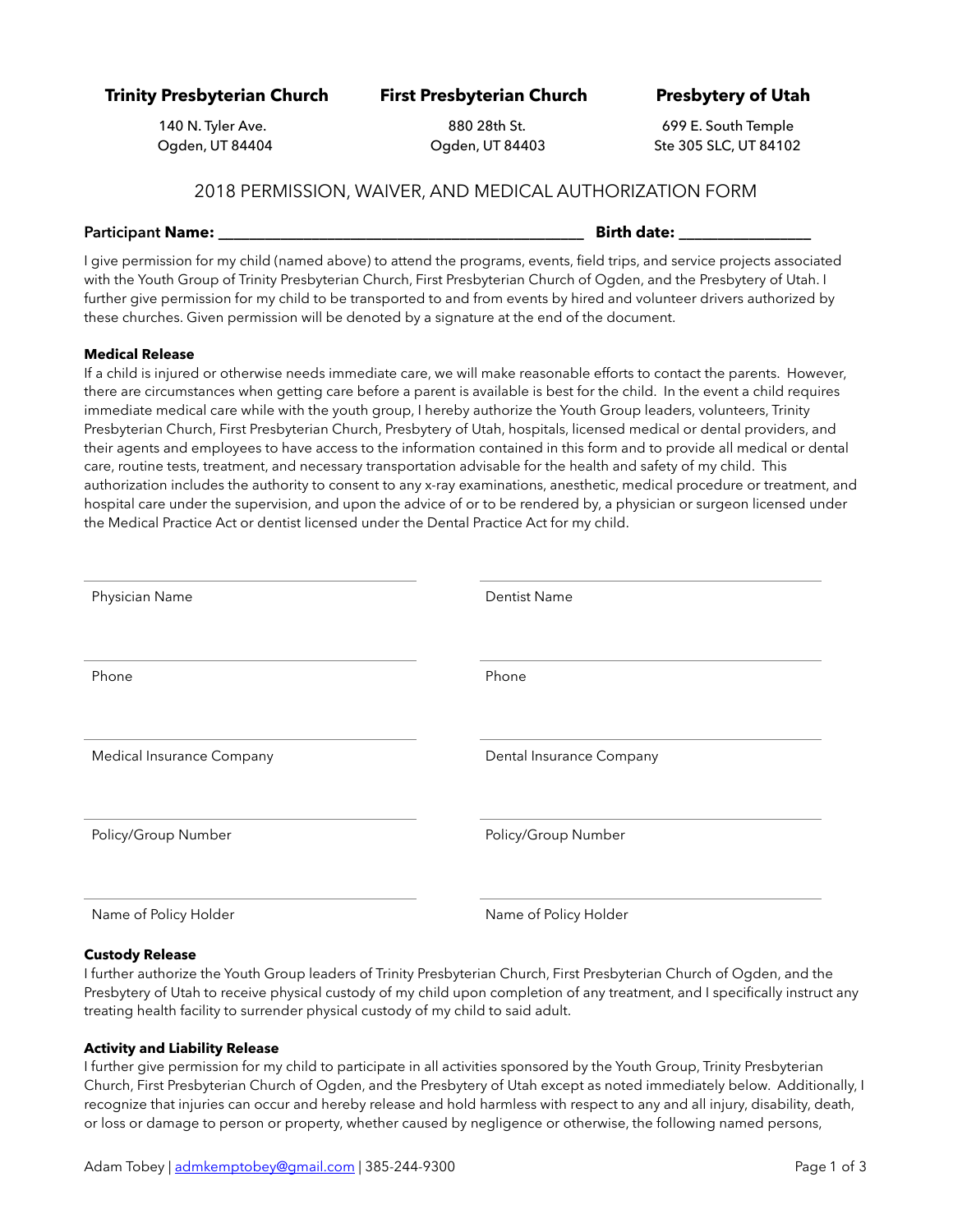entities, and their agents, directors, employees, representatives, and volunteers: Trinity Presbyterian Church, First Presbyterian Church, the Presbytery of Utah, Wasatch Christian Early Learning Center, and Daniel Cook.

## **Photo Release**

You have received this parental consent form to both inform you and to request your permission for your child's photo/ image and name to be published on websites and social media maintained, owned, and/or administrated by Trinity Presbyterian Church, First Presbyterian Church, and the Presbytery of Utah. The law requires that we ask for your permission to use information about your child. Pursuant to law, we will not release any personally identifiable information without prior written consent from you as parent or guardian. Personally identifiable information includes youth names, age, grade, and photo or image. If you, as the parent or guardian, wish to rescind this agreement, or make changes to this form, you may do so at any time in writing by sending a letter or email to the Youth Director and such rescission will take effect upon receipt.

 $\Box$ 

 $\Box$ 

## *Initial one of the following:*

\_\_\_\_\_\_ I/We GRANT permission for this youth's photo/image and all other personal identifiers listed above to be published on the websites, social media feeds, and any other sites operated by Trinity Presbyterian Church, First Presbyterian Church, and the Presbytery of Utah.

I/We GRANT permission for ONLY a photo/image that includes this youth without any other personal identifiers to be published on the websites, social media feeds, and any other sites operated by Trinity Presbyterian Church, First Presbyterian Church, and the Presbytery of Utah.

\_\_\_\_\_\_ I/We DO NOT GRANT permission for photo/image that includes this youth to be published on the websites, social media feeds, and any other sites operated by Trinity Presbyterian Church, First Presbyterian Church, and the Presbytery of Utah.

\_\_\_\_\_\_\_\_\_\_\_\_\_\_\_\_\_\_\_\_\_\_\_\_\_\_\_\_\_\_\_\_\_\_\_\_\_\_\_\_\_\_\_\_\_\_\_\_\_\_\_\_\_\_\_\_\_\_\_\_\_\_\_\_\_\_\_\_\_\_\_\_\_\_\_\_\_\_\_\_\_\_\_\_\_\_\_\_\_\_\_\_\_\_\_\_\_\_\_\_

\_\_\_\_\_\_\_\_\_\_\_\_\_\_\_\_\_\_\_\_\_\_\_\_\_\_\_\_\_\_\_\_\_\_\_\_\_\_\_\_\_\_\_\_\_\_\_\_\_\_\_\_\_\_\_\_\_\_\_\_\_\_\_\_\_\_\_\_\_\_\_\_\_\_\_\_\_\_\_\_\_\_\_\_\_\_\_\_\_\_\_\_\_\_\_\_\_\_\_\_

## **Health Care Information**

Please list any allergies to drugs, foods, plants, insects, animals, etc:

Does your child wear glasses or contacts? <br>
Date of last tetanus shot

Please list any additional information relevant to participating in Youth Group activities (dietary needs; surgeries or serious injuries; chronic or recurring illness; medical conditions such as epilepsy or diabetes; psychiatric counseling or indications, etc.):

Please list any prescription medication to be taken by the participant (including what it is taken for, when it is to be taken, dosage information, and any special procedures):

\_\_\_\_\_\_\_\_\_\_\_\_\_\_\_\_\_\_\_\_\_\_\_\_\_\_\_\_\_\_\_\_\_\_\_\_\_\_\_\_\_\_\_\_\_\_\_\_\_\_\_\_\_\_\_\_\_\_\_\_\_\_\_\_\_\_\_\_\_\_\_\_\_\_\_\_\_\_\_\_\_\_\_\_\_\_\_\_\_\_\_\_\_\_\_\_\_\_\_\_

\_\_\_\_\_\_\_\_\_\_\_\_\_\_\_\_\_\_\_\_\_\_\_\_\_\_\_\_\_\_\_\_\_\_\_\_\_\_\_\_\_\_\_\_\_\_\_\_\_\_\_\_\_\_\_\_\_\_\_\_\_\_\_\_\_\_\_\_\_\_\_\_\_\_\_\_\_\_\_\_\_\_\_\_\_\_\_\_\_\_\_\_\_\_\_\_\_\_\_\_

\_\_\_\_\_\_\_\_\_\_\_\_\_\_\_\_\_\_\_\_\_\_\_\_\_\_\_\_\_\_\_\_\_\_\_\_\_\_\_\_\_\_\_\_\_\_\_\_\_\_\_\_\_\_\_\_\_\_\_\_\_\_\_\_\_\_\_\_\_\_\_\_\_\_\_\_\_\_\_\_\_\_\_\_\_\_\_\_\_\_\_\_\_\_\_\_\_\_\_\_

\_\_\_\_\_\_\_\_\_\_\_\_\_\_\_\_\_\_\_\_\_\_\_\_\_\_\_\_\_\_\_\_\_\_\_\_\_\_\_\_\_\_\_\_\_\_\_\_\_\_\_\_\_\_\_\_\_\_\_\_\_\_\_\_\_\_\_\_\_\_\_\_\_\_\_\_\_\_\_\_\_\_\_\_\_\_\_\_\_\_\_\_\_\_\_\_\_\_\_\_